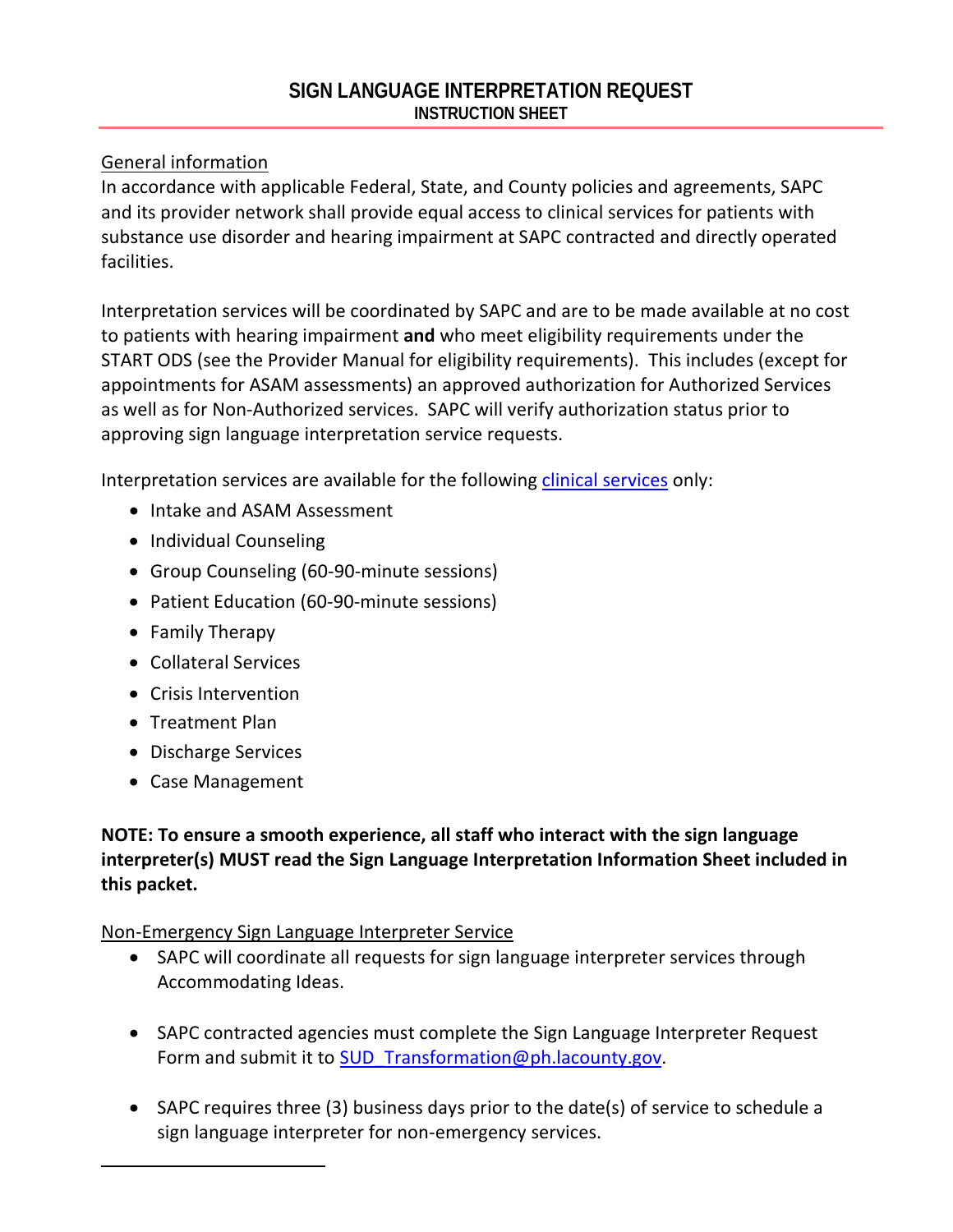#### Emergency Sign Language Interpreter Services

- Limited emergency sign language interpretation services are available and must be coordinated by submitting the Sign Language Interpreter Request Form to SUD Transformation@ph.lacounty.gov.
- Sign Language Interpreters, where available, will be dispatched as soon as possible after request is approved (travel time will depend on distance and time of day).

#### Cancellations

- SAPC recognizes that things change and sometimes patients are not available for scheduled appointments. However, it is critical that you contact SAPC IMMEDIATELY and not less than 24 hours in advance, when an appointment for sign language interpreter services needs to be cancelled via phone 626-299-4129 or email SUD Transformation@ph.lacounty.gov.
- The interpreters will arrive on site as scheduled if the appointment is not cancelled and SAPC will be billed for the full service.

## Completing the Sign Language Request Form:

As soon as you are aware of an eligible patient's need for sign language interpretation, complete the Sign Language Interpretation Request Form and submit via e-mail to SUD Transformation@ph.lacounty.gov.

Appointments can be scheduled for a maximum of fourteen (14) calendar days, which may be extended as medically necessary or as approved by SAPC. If an extension is needed, notify SAPC via e-mail at least 48 hours before the end of the two-week period.

#### **Step by Step Instructions for Completing Request Form:**

#### **Section 1: General Information**

This section is only to be completed by SAPC staff. The vendor, Accommodating Ideas, will need this information to schedule and bill for services.

| 4. | <b>Name of Agency:</b>   | Insert the name of the agency and secondary name, as applicable.   |
|----|--------------------------|--------------------------------------------------------------------|
| 5. | <b>Name of Person</b>    | Provide the name of the agency staff who completed the form. If    |
|    | <b>Completing Form:</b>  | there are any questions, SAPC may need to contact this person.     |
| 6. | <b>Phone Number:</b>     | Consider providing an alternate phone number in case the contact   |
|    |                          | person is not available.                                           |
| 7. | E-mail                   | Consider providing another e-mail contact or a general e-mail that |
|    |                          | several staff can access.                                          |
| 8. | <b>Name of Requestor</b> | This is only to be completed by SAPC staff. Do not fill in this    |
|    |                          | question.                                                          |

#### **Section 2: Information about Request**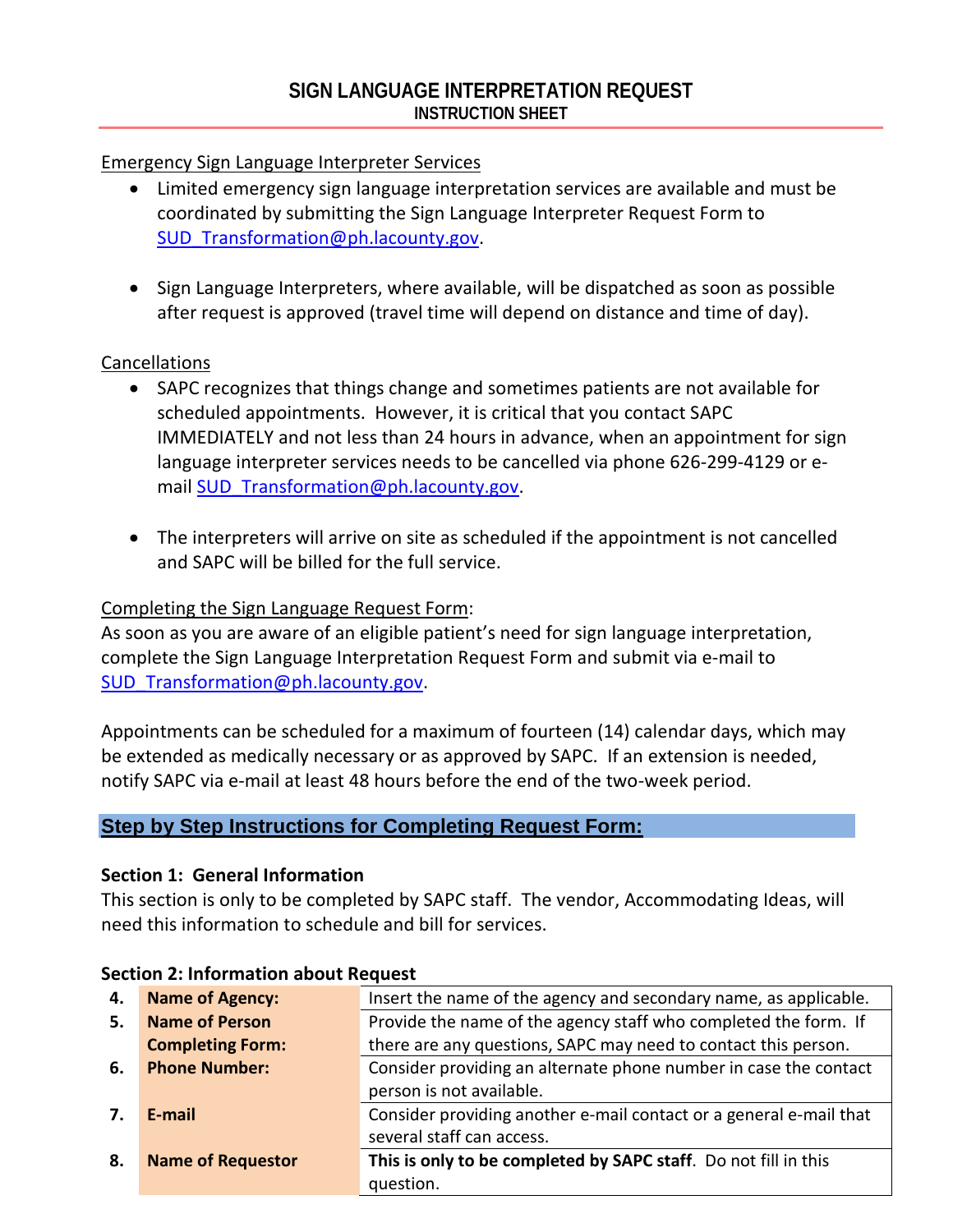# **Section 3: Sign Language Appointment Information**

| 9.  | <b>Dates, Types, and Times</b><br>of Services: | This section provides the essential information regarding the<br>appointment(s) for the sign language interpretation services. For<br>an example, please see the sample completed Sign Language<br>Request Form below.                                                |  |  |  |  |
|-----|------------------------------------------------|-----------------------------------------------------------------------------------------------------------------------------------------------------------------------------------------------------------------------------------------------------------------------|--|--|--|--|
|     |                                                | It is critical that this information be as accurate as possible. If, for<br>some reason the information changes, e-mail SAPC immediately at<br>SUD Transforamtion@ph.lacounty.gov . Provide information on<br>the nature of the changes and the location of services. |  |  |  |  |
|     |                                                | Date: For each day of the week, insert the actual date(s) when<br>services will be needed. Two dates can be placed on one line. If a<br>service will not be provided on a specific day, place "NONE".                                                                 |  |  |  |  |
|     |                                                | Type of Service: Only the clinical services listed in the instruction<br>sheet above qualify for sign language interpreter services, unless<br>otherwise approved by SAPC.                                                                                            |  |  |  |  |
|     |                                                | If there will be two (2) types of service provided on one date,<br>please insert both in the location provided.                                                                                                                                                       |  |  |  |  |
|     |                                                | Start Time: Provide the actual time when the service will begin for<br>each type of service.                                                                                                                                                                          |  |  |  |  |
|     |                                                | End Time: Provide the actual time when the service will end.                                                                                                                                                                                                          |  |  |  |  |
|     |                                                | Breaks: When two services will be provided in one day and there<br>will be a break between services, provide the duration of the break.                                                                                                                               |  |  |  |  |
| 10. | <b>Patient Name:</b>                           | Provide the eligible patient's first and last name                                                                                                                                                                                                                    |  |  |  |  |
| 11. | <b>Language Needed</b>                         | There are other languages besides American Sign Language (ASL).                                                                                                                                                                                                       |  |  |  |  |
|     |                                                | Provide specify the language (e.g. Spanish [SSL], Chinese[CSL], etc.)                                                                                                                                                                                                 |  |  |  |  |
| 12  | <b>Covered Benefit</b>                         | Provide information on which type of benefit the patient has: medi-<br>cal (enrolled/eligible), MHLA (enrolled/eligible, or other. Be sure to<br>include the number where applicable.                                                                                 |  |  |  |  |
| 13. | <b>Location</b>                                | Provide the actual address where services will be provided. The                                                                                                                                                                                                       |  |  |  |  |
|     |                                                | address MUST be DMC-certified or Field-Based Service approved                                                                                                                                                                                                         |  |  |  |  |
| 14. | <b>Parking</b>                                 | To ensure the interpreter arrives on time, please provide detailed                                                                                                                                                                                                    |  |  |  |  |
|     |                                                | instructions for parking and make every attempt to ensure a                                                                                                                                                                                                           |  |  |  |  |
|     |                                                | parking space is available to ensure on-time arrival.                                                                                                                                                                                                                 |  |  |  |  |
| 15. | <b>Onsite Contact</b>                          | Provide the name of the onsite contact(s) who the sign language                                                                                                                                                                                                       |  |  |  |  |
|     |                                                | interpreter will see upon arrival. This is critical to ensure on time                                                                                                                                                                                                 |  |  |  |  |
|     |                                                | arrival, the first day of service or when interpreter is new to facility.                                                                                                                                                                                             |  |  |  |  |
| 16. | <b>Phone</b>                                   | Provide the phone number for the onsite contact.                                                                                                                                                                                                                      |  |  |  |  |